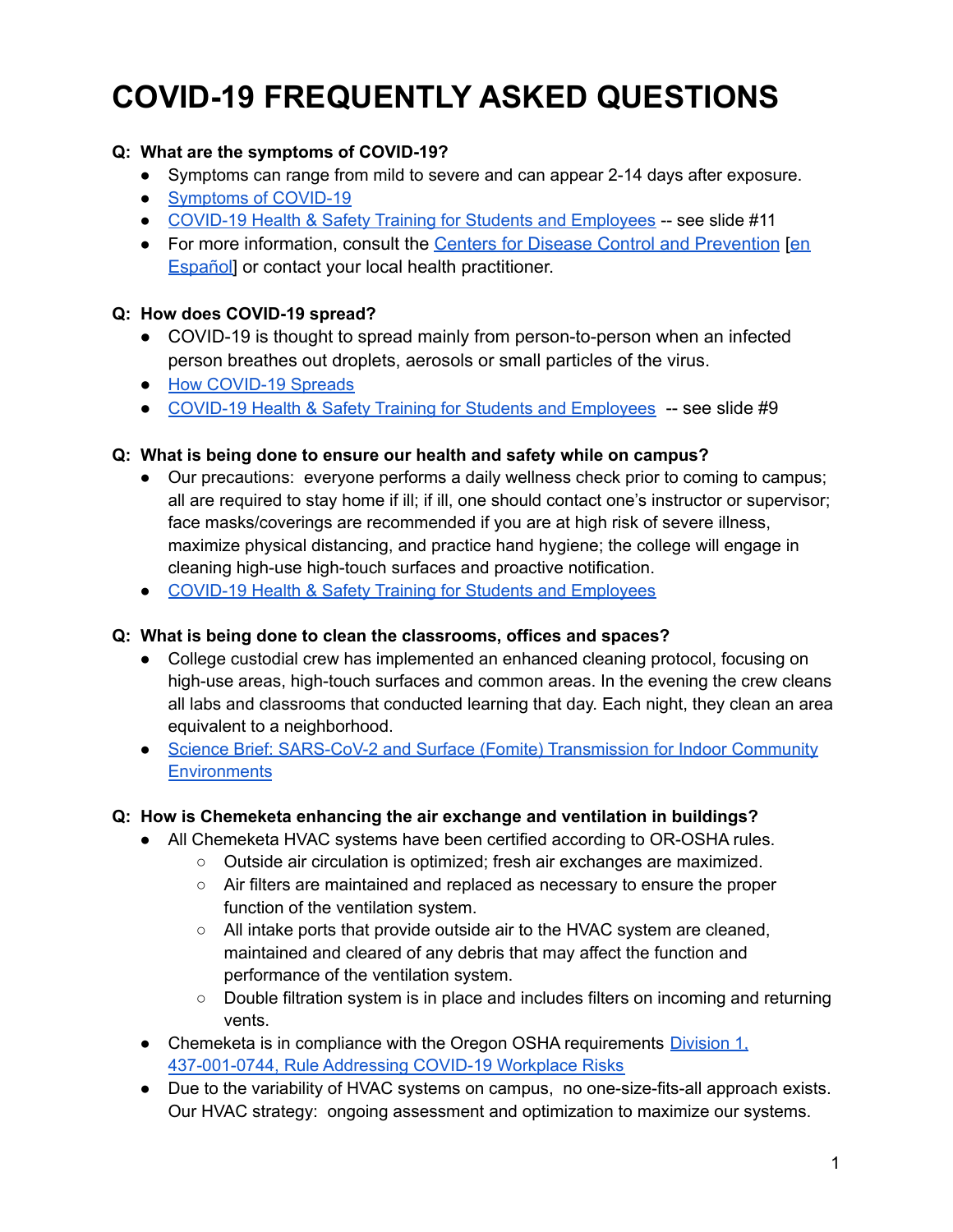# **Q: What can I do to avoid getting sick?**

- Vaccination remains one's best protection from contracting, spreading, and becoming seriously ill from COVID-19 and variants. One can get vaccinated through health providers, a pharmacy, or county health department. How to find a [COVID-19](https://govstatus.egov.com/find-covid-19-vaccine) [vaccine](https://govstatus.egov.com/find-covid-19-vaccine)
- The best way to prevent the spread of respiratory illnesses, including COVID-19 and influenza, is to avoid exposure to the virus.
- Follow the CDC-recommended precautions: How to Protect [Yourself](https://www.cdc.gov/coronavirus/2019-ncov/prevent-getting-sick/prevention.html) & Others
- If you wear a mask, make sure it covers the nose and mouth to help protect oneself and others.
- Avoid crowds and poorly ventilated indoor spaces.
- Wash hands often with soap and water. Use hand sanitizer if soap and water are not available.

## **Q: What if I get sick while on campus?**

- Leave campus as soon as possible and seek medical attention; contact Public Safety if assistance is needed: 503-399-5023
- COVID-19 Health & Safety Training for Students and [Employees](https://www.chemeketa.edu/media/content-assets/documents/pdf/ChemeketaCOVID19HealthSafetyTraining_090821.pdf)
- See slide #18; please remember: do not come to the college if ill

## **Q: What do I do if someone shows up sick in my classroom or office?**

- Inform the individual of the "if sick, stay home" requirement and the need to leave campus and potentially seek attention. Contact Public Safety if such an individual needs assistance: 503-399-5023.
- Note: flexibility is key. If a person is ill they can still participate in other modalities (e.g. online, virtual, hybrid) until they are well enough to return.
- COVID-19 Health & Safety Training for Students and [Employees](https://www.chemeketa.edu/media/content-assets/documents/pdf/ChemeketaCOVID19HealthSafetyTraining_090821.pdf)
- See slide #18 for medical removal procedures.

## **Q: Can I come to campus if I am just a little bit ill?**

- No. If sick, stay home. Notify your instructor or supervisor.
- Use the CDC's Coronavirus [Self-Checker](https://www.cdc.gov/coronavirus/2019-ncov/symptoms-testing/coronavirus-self-checker.html) and follow its guidance.

# **Q: How should I notify someone if I am ill and think I might have a COVID infection?**

- Student: notify your instructor and complete the Chemeketa COVID-19 [Questionnaire](https://docs.google.com/forms/d/e/1FAIpQLScRUeqkFresuZvGnwKxvAbtRLhMm_O_xBC9yV5Us9LdWVjZSg/viewform?usp=sf_link)
- Employee: notify your supervisor and complete the [Chemeketa](https://docs.google.com/forms/d/e/1FAIpQLScRUeqkFresuZvGnwKxvAbtRLhMm_O_xBC9yV5Us9LdWVjZSg/viewform?usp=sf_link) COVID-19 **[Questionnaire](https://docs.google.com/forms/d/e/1FAIpQLScRUeqkFresuZvGnwKxvAbtRLhMm_O_xBC9yV5Us9LdWVjZSg/viewform?usp=sf_link)**
- COVID-19 Health & Safety Training for Students and [Employees,](https://www.chemeketa.edu/media/content-assets/documents/pdf/ChemeketaCOVID19HealthSafetyTraining_090821.pdf) see slide #14